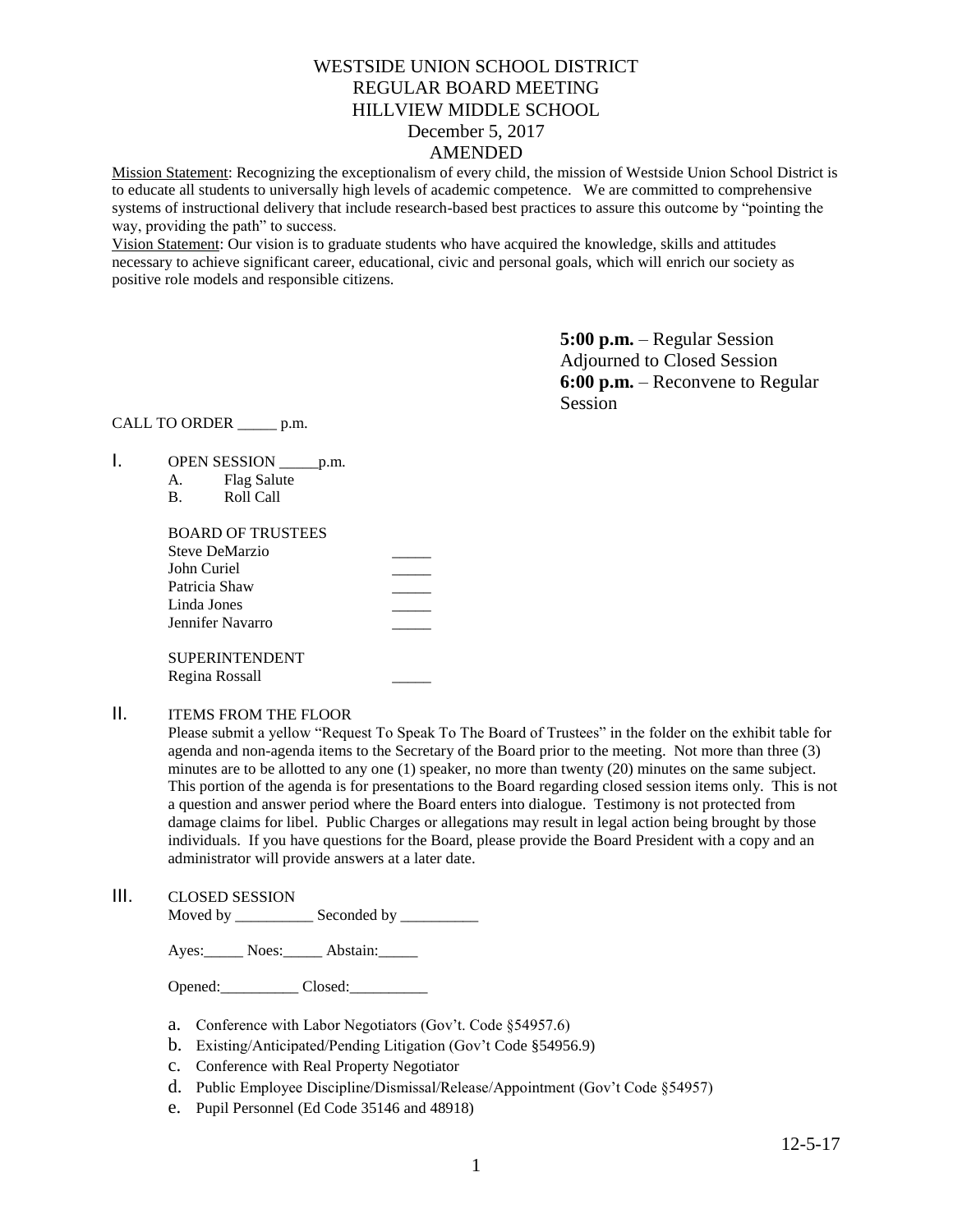# IV. RECONVENE TO OPEN SESSION AT \_\_\_\_\_\_\_\_\_\_ p.m.

### V. REPORT OF CLOSED SESSION ACTION

### VI. PRESENTATIONS

- A. Joe Walker Site Presentation and Employee Recognition
- B. Plaque for Outgoing President Steve DeMarzio

# VII. HEARING SESSION/STAFF REPORTS

- A. Board Comments
- B. Staff Reports
	- 1. Assistant Superintendent Administrative Services
	- 2. Assistant Superintendent Educational Services
	- 3. Deputy Superintendent
	- 4. Superintendent

### VIII. PERSONAL APPEARANCES

- A. Westside Union Teachers Association Representatives
- B. California School Employees Association Representatives
- C. Parent Teacher Association Representatives
- D. West Antelope Valley Educational Foundation Representatives

## IX. ITEMS FROM THE FLOOR

Please submit a yellow "Request To Speak To The Board of Trustees" in the folder on the exhibit table for agenda and non-agenda items to the Secretary of the Board prior to the meeting. Not more than three (3) minutes are to be allotted to any one (1) speaker, no more than twenty (20) minutes on the same subject. This is not a question and answer period where the Board enters into dialogue. Testimony is not protected from damage claims for libel. Public Charges or allegations may result in legal action being brought by those individuals. If you have questions for the Board, please provide the Board President with a copy and an administrator will provide answers at a later date.

X. PUBLIC HEARING

None

#### XI. ANNUAL REORGANIZATIONAL MEETING

- A. ELECTION OF OFFICERS As required by Education Code, Section 35143, the Board of Trustees Officers are to be elected annually at the first meeting in December after the first Friday in December. At this time nominations and elections of officers for the period of December 5, 2017 until the Organizational Meeting in December of 2018 will commence:
	- 1. Election of President:

|                          | Moved by Seconded by |                    |
|--------------------------|----------------------|--------------------|
| <b>NOMINEE</b>           | NOMINATED BY         | <b>SECONDED BY</b> |
|                          |                      |                    |
|                          |                      |                    |
| <b>Close Nominations</b> |                      |                    |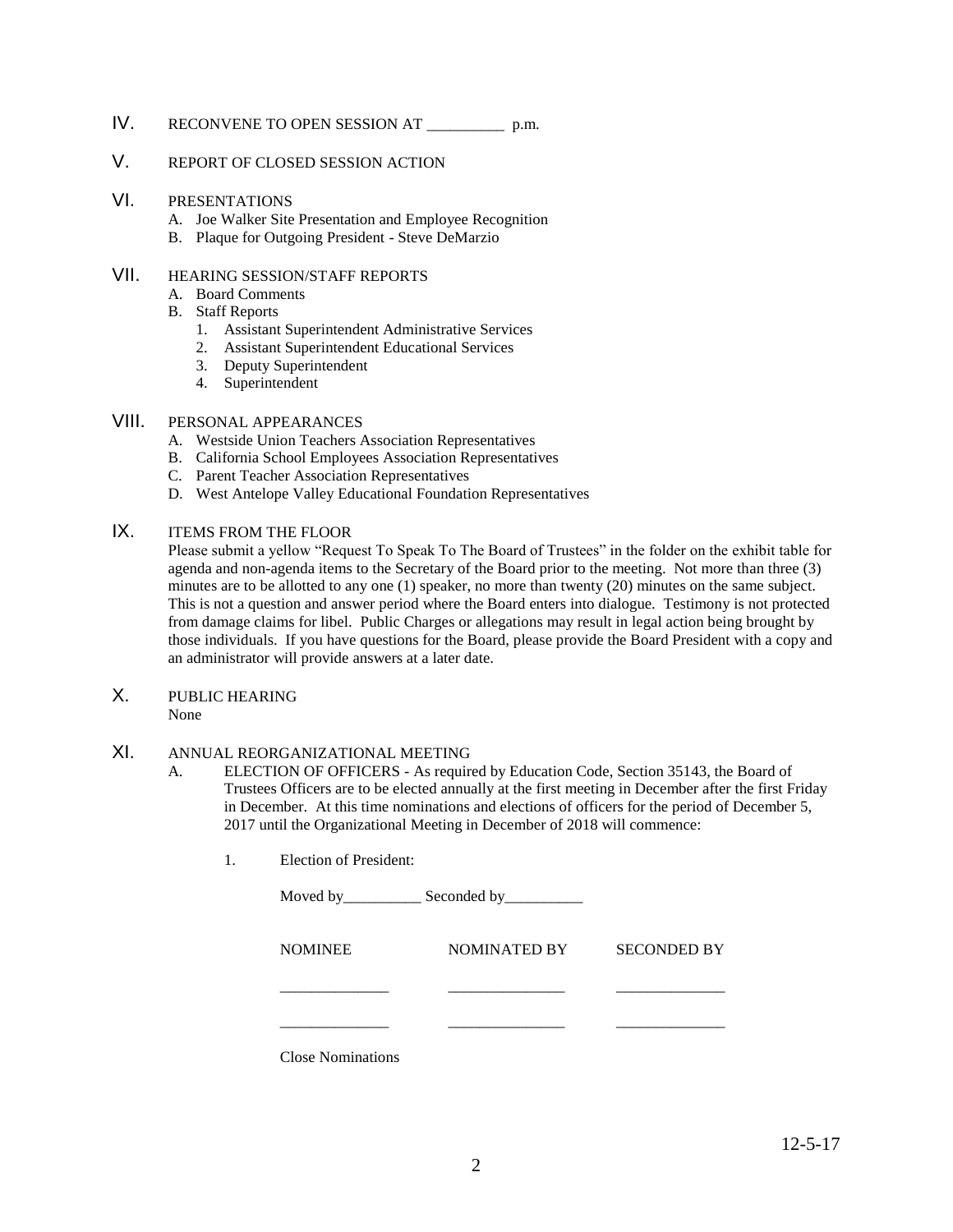Ayes: Noes: Abstain:

2. Election of Vice President:

| <b>NOMINEE</b><br>NOMINATED BY<br><b>SECONDED BY</b><br><b>Close Nominations</b><br>Vote:<br>Ayes: Noes: Abstain:<br>Moved by _____________ Seconded by __________<br><b>NOMINEE</b><br>NOMINATED BY<br><b>SECONDED BY</b><br><b>Close Nominations</b><br>Vote:<br>Ayes: Noes: Abstain:<br>Election of Representative to the Antelope Valley School Boards Association:<br>Moved by _______________ Seconded by ____________<br>NOMINATED BY SECONDED BY<br><b>NOMINEE</b><br><b>Close Nominations</b> |  |
|--------------------------------------------------------------------------------------------------------------------------------------------------------------------------------------------------------------------------------------------------------------------------------------------------------------------------------------------------------------------------------------------------------------------------------------------------------------------------------------------------------|--|
| Election of Clerk:                                                                                                                                                                                                                                                                                                                                                                                                                                                                                     |  |
|                                                                                                                                                                                                                                                                                                                                                                                                                                                                                                        |  |
|                                                                                                                                                                                                                                                                                                                                                                                                                                                                                                        |  |
|                                                                                                                                                                                                                                                                                                                                                                                                                                                                                                        |  |
|                                                                                                                                                                                                                                                                                                                                                                                                                                                                                                        |  |
|                                                                                                                                                                                                                                                                                                                                                                                                                                                                                                        |  |
|                                                                                                                                                                                                                                                                                                                                                                                                                                                                                                        |  |
|                                                                                                                                                                                                                                                                                                                                                                                                                                                                                                        |  |
|                                                                                                                                                                                                                                                                                                                                                                                                                                                                                                        |  |
|                                                                                                                                                                                                                                                                                                                                                                                                                                                                                                        |  |
|                                                                                                                                                                                                                                                                                                                                                                                                                                                                                                        |  |
|                                                                                                                                                                                                                                                                                                                                                                                                                                                                                                        |  |
|                                                                                                                                                                                                                                                                                                                                                                                                                                                                                                        |  |
|                                                                                                                                                                                                                                                                                                                                                                                                                                                                                                        |  |
|                                                                                                                                                                                                                                                                                                                                                                                                                                                                                                        |  |
|                                                                                                                                                                                                                                                                                                                                                                                                                                                                                                        |  |
|                                                                                                                                                                                                                                                                                                                                                                                                                                                                                                        |  |
| Vote:                                                                                                                                                                                                                                                                                                                                                                                                                                                                                                  |  |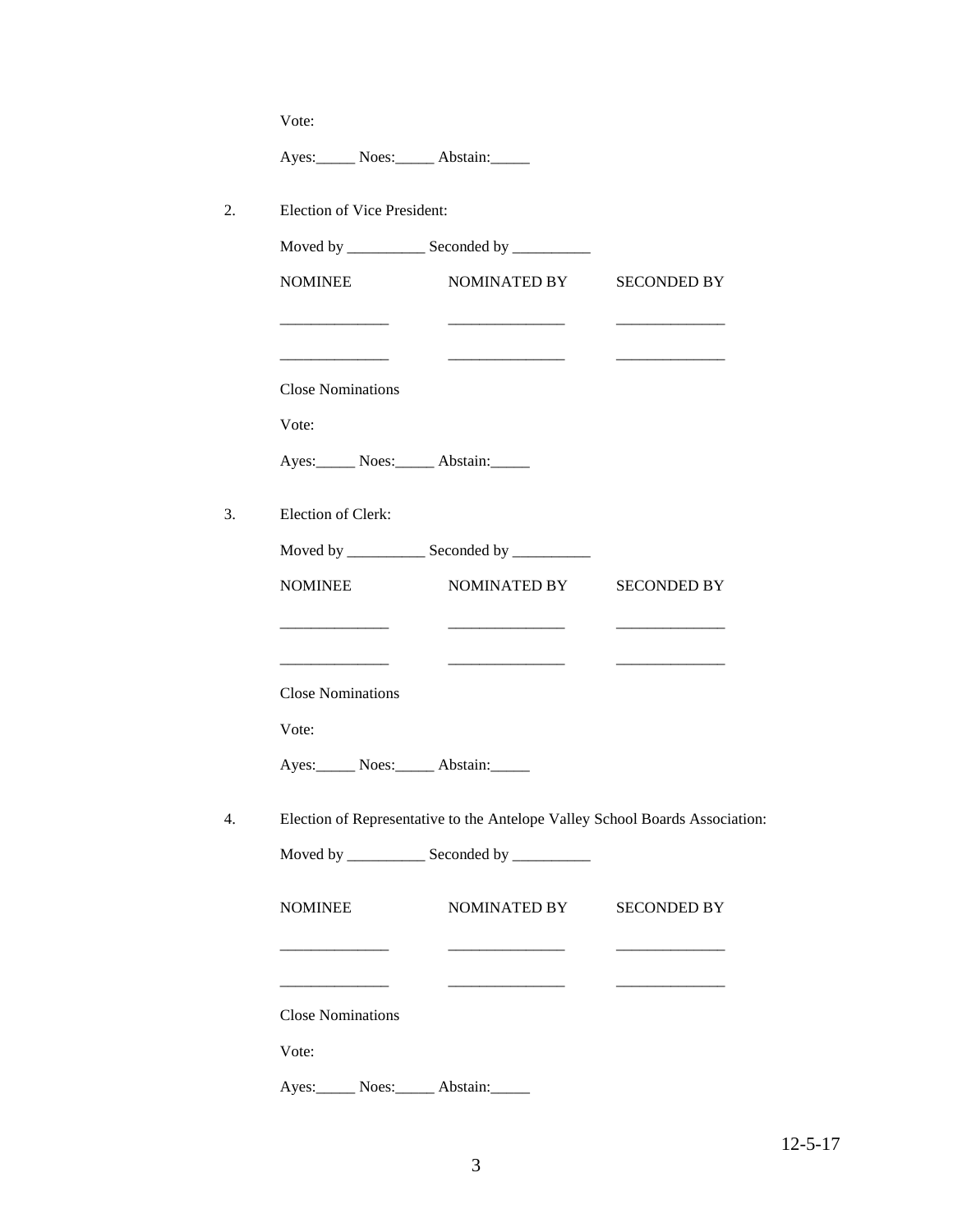5. Election of Board Representative to the West Antelope Valley Educational Foundation (WAVE):

|      |    |                                                                                                                                        | Moved by ______________ Seconded by ___________ |                                                                                                                                                                                             |        |
|------|----|----------------------------------------------------------------------------------------------------------------------------------------|-------------------------------------------------|---------------------------------------------------------------------------------------------------------------------------------------------------------------------------------------------|--------|
|      |    | <b>NOMINEE</b>                                                                                                                         | NOMINATED BY                                    | <b>SECONDED BY</b>                                                                                                                                                                          |        |
|      |    |                                                                                                                                        |                                                 |                                                                                                                                                                                             |        |
|      |    |                                                                                                                                        |                                                 |                                                                                                                                                                                             |        |
|      |    | <b>Close Nominations</b>                                                                                                               |                                                 |                                                                                                                                                                                             |        |
|      |    | Vote:                                                                                                                                  |                                                 |                                                                                                                                                                                             |        |
|      |    | Ayes: Noes: Abstain:                                                                                                                   |                                                 |                                                                                                                                                                                             |        |
| XII. |    | SEAT THE NEW OFFICERS FOR THE BOARD YEAR 2017 - PROCEDURAL MATTERS                                                                     |                                                 |                                                                                                                                                                                             |        |
|      | 1. | Approval of the Schedule of Meeting Dates, Times and Location for the 2018<br><b>Board of Trustee Meetings</b>                         |                                                 |                                                                                                                                                                                             | Page i |
|      |    | Moved by ______________ Seconded by ___________                                                                                        |                                                 |                                                                                                                                                                                             |        |
|      |    | Ayes: Noes: Abstain:                                                                                                                   |                                                 |                                                                                                                                                                                             |        |
|      | 2. | Roberts' Rules of Order, Revised, be adopted as the ruling authority for all questions<br>pertaining to Parliamentary Procedure.       |                                                 |                                                                                                                                                                                             |        |
|      |    | Moved by ______________ Seconded by ____________                                                                                       |                                                 |                                                                                                                                                                                             |        |
|      |    | Ayes: Noes: Abstain:                                                                                                                   |                                                 |                                                                                                                                                                                             |        |
|      | 3. | Appointment of the District Superintendent, Regina L. Rossall, to serve as Secretary of<br>the Board of Trustees per Board Bylaw 9122. |                                                 |                                                                                                                                                                                             |        |
|      |    |                                                                                                                                        |                                                 |                                                                                                                                                                                             |        |
|      |    | Ayes: Noes: Abstain:                                                                                                                   |                                                 |                                                                                                                                                                                             |        |
|      | 4. | command are members of the Cabinet with the Deputy Superintendent first, Assistant<br>third. (BP 2110)                                 |                                                 | Approval to empower in the following order in the absence of the Superintendent the next in<br>Superintendent Educational Services second, Assistant Superintendent Administrative Services |        |
|      |    | Moved by ______________ Seconded by ____________                                                                                       |                                                 |                                                                                                                                                                                             |        |
|      |    | Noes: Abstain:<br>Ayes:                                                                                                                |                                                 |                                                                                                                                                                                             |        |

5. On behalf of the District approval that the Superintendent, Deputy Superintendent, Assistant Superintendent Educational Services, Assistant Superintendent Administrative Services, Supervisor of Fiscal Services, Director of Student Services, President of the Board of Trustees, and/or the Clerk of the Board of Trustees be authorized to sign all documents as the Authorized Agent of the District, and to sign warrants, orders for salary payment, Notices of Employment, and Contracts for the period of December 6, 2017, until the Organizational Meeting in December of 2018.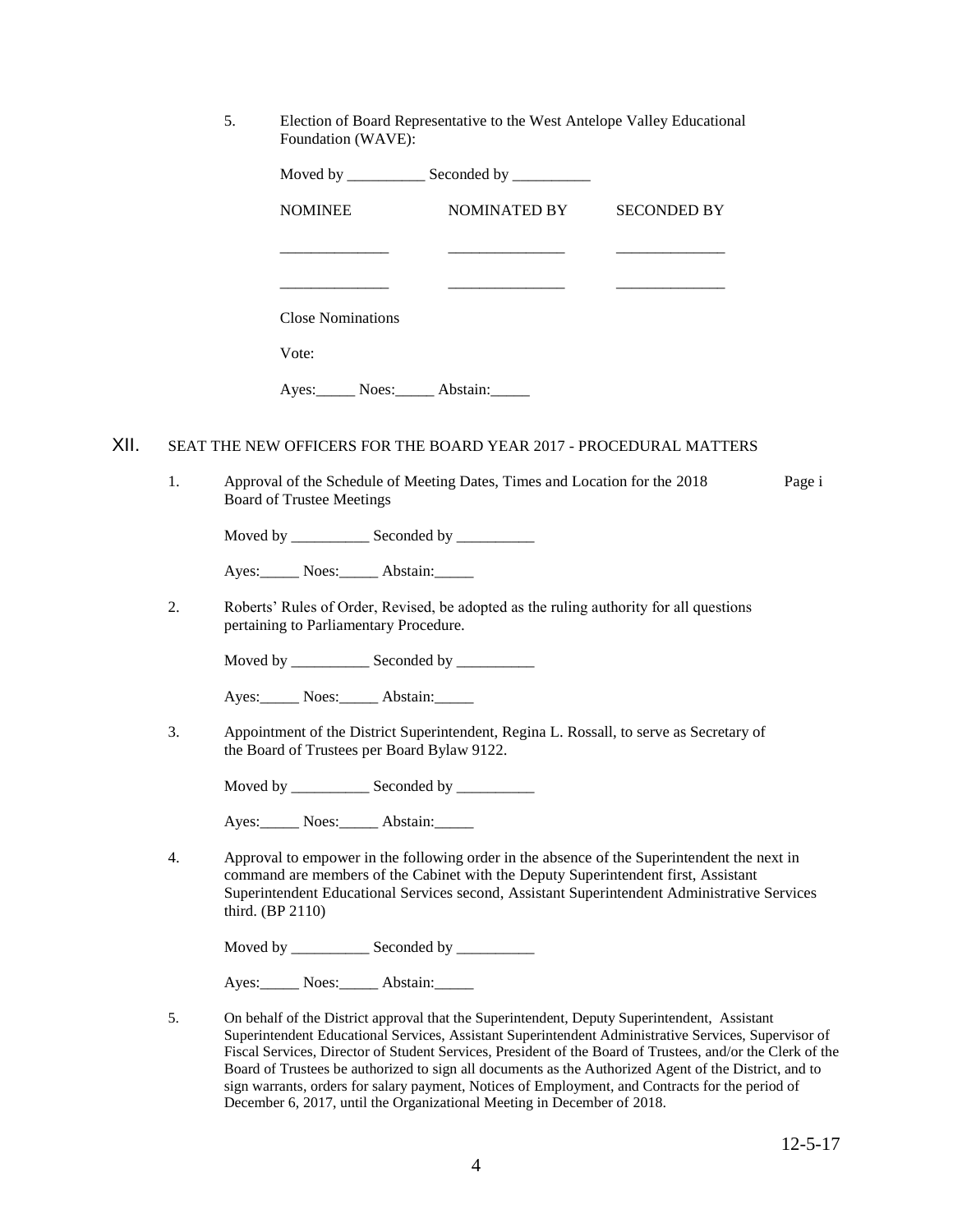Ayes: Noes: Abstain:

6. Approval to grant authority to the District Superintendent or designee to submit proposals and applications for state, local and federally supported programs for which the District may qualify.

Moved by \_\_\_\_\_\_\_\_\_\_\_\_\_ Seconded by \_\_\_\_\_\_\_\_\_\_\_

Ayes: Noes: Abstain:

7. Approval for the District to join the Antelope Valley School Boards Association and the California School Boards Association.

Moved by \_\_\_\_\_\_\_\_\_\_\_\_\_ Seconded by \_\_\_\_\_\_\_\_\_\_\_

Ayes: Noes: Abstain:

8. Approval to authorize Members of the Board of Trustees, Superintendent and Deputy Superintendent, to attend all special executive and regular meetings of the Antelope Valley School Boards Association, with their necessary expenses to be paid from the district's budgeted conference funds.

Moved by \_\_\_\_\_\_\_\_\_\_\_\_\_ Seconded by \_\_\_\_\_\_\_\_\_\_\_

Ayes: Noes: Abstain:

#### XIII. BUSINESS SESSION

A. Organizational/Governance Goal #

1. Agenda

Moved by \_\_\_\_\_\_\_\_\_\_ Seconded by \_\_\_\_\_\_\_\_\_\_

To approve the Agenda of the Regular Meeting of December 5, 2017

Ayes: Noes: Abstain:

Actions proposed for the Consent Calendar, are items with adopted policies and approved practices of the District and are deemed routine in nature. They will be acted upon in one motion, without discussions, unless members of the Board request an item's removal. The item will then be removed from the motion to approve and after the approval of the consent agenda the item(s) will be heard. Items 2a -2h

- 2. Consent
	- a. Minutes of the Regular Meeting on November 14, 2017
	- b. Fundraising Authorizations
	- c. Personnel Report
	- d. Job Description
	- e. Purchase Orders
	- f. Consultant/Contract Schedule
	- g. Conference/Workshop Schedule

Item1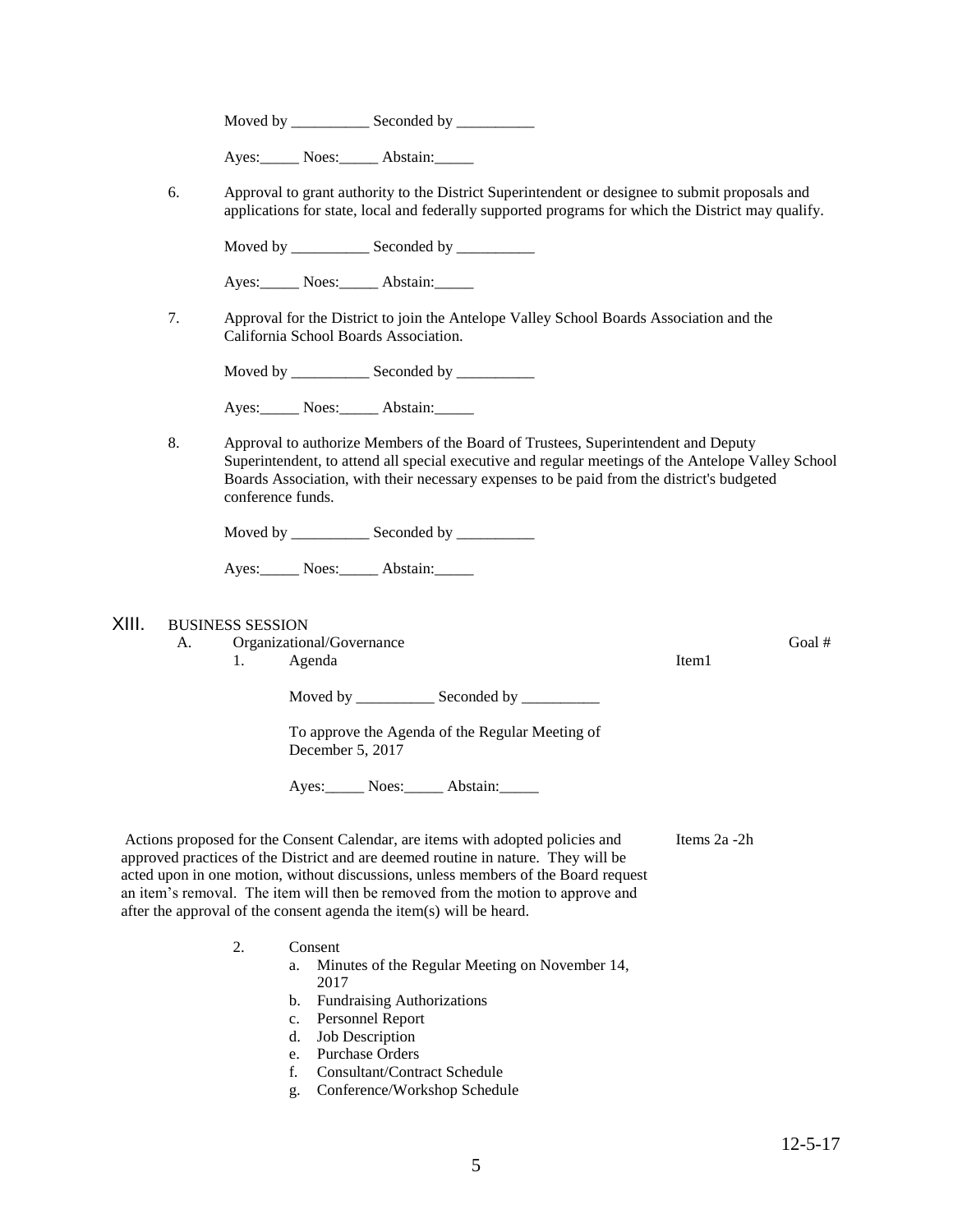|                 | Proposed Conveyance of 1966 Easements at Leona<br>h.<br>Valley School to Los Angeles County            |        |
|-----------------|--------------------------------------------------------------------------------------------------------|--------|
|                 | Moved by _______________ Seconded by ____________                                                      |        |
|                 | Approval of the Consent Items as presented.                                                            |        |
|                 | Ayes: Noes: Abstain:                                                                                   |        |
| 3.              | Revised CSBA Delegate Assembly Nomination                                                              | Item 3 |
|                 | Moved by _____________ Seconded by ___________                                                         |        |
|                 | Approve the nomination of Stacy Dobbs in place of Susan<br>Christopher to Delegate Assembly Region 22. |        |
|                 | Ayes: Noes: Abstain:                                                                                   |        |
| 4.              | Discussion Item<br>Governance                                                                          | Item 4 |
| 5.              | <b>Educational Services</b><br>Sundown Site Plan                                                       | Item 5 |
|                 | Moved by ______________ Seconded by _________                                                          |        |
|                 | Approval of Sundown's Site Plan                                                                        |        |
|                 | Ayes: Noes: Abstain:                                                                                   |        |
| 6.              | <b>Revised Board Policies</b>                                                                          | Item 6 |
|                 | BP 1250, Visitors<br>$\bullet$<br>AR 3516, Emergencies and Disaster Preparedness                       |        |
|                 | AR 3516.2, Bomb Threats                                                                                |        |
|                 | BP/AR 5131.4, Student Disturbances                                                                     |        |
|                 | BP 5131.5, Vandalism and Graffiti                                                                      |        |
|                 | Moved by _______________ Seconded by ____________                                                      |        |
|                 | Approval of the first reading of the revised Board Policies<br>and Administrative Regulations          |        |
|                 | Ayes: Noes: Abstain:                                                                                   |        |
|                 |                                                                                                        |        |
| <b>Business</b> |                                                                                                        |        |
| 7.              | Piggyback on the Savanna School District Bid with Elite<br>Modular Leasing and Sales Inc.              | Item 7 |

Goal #

 $D.$